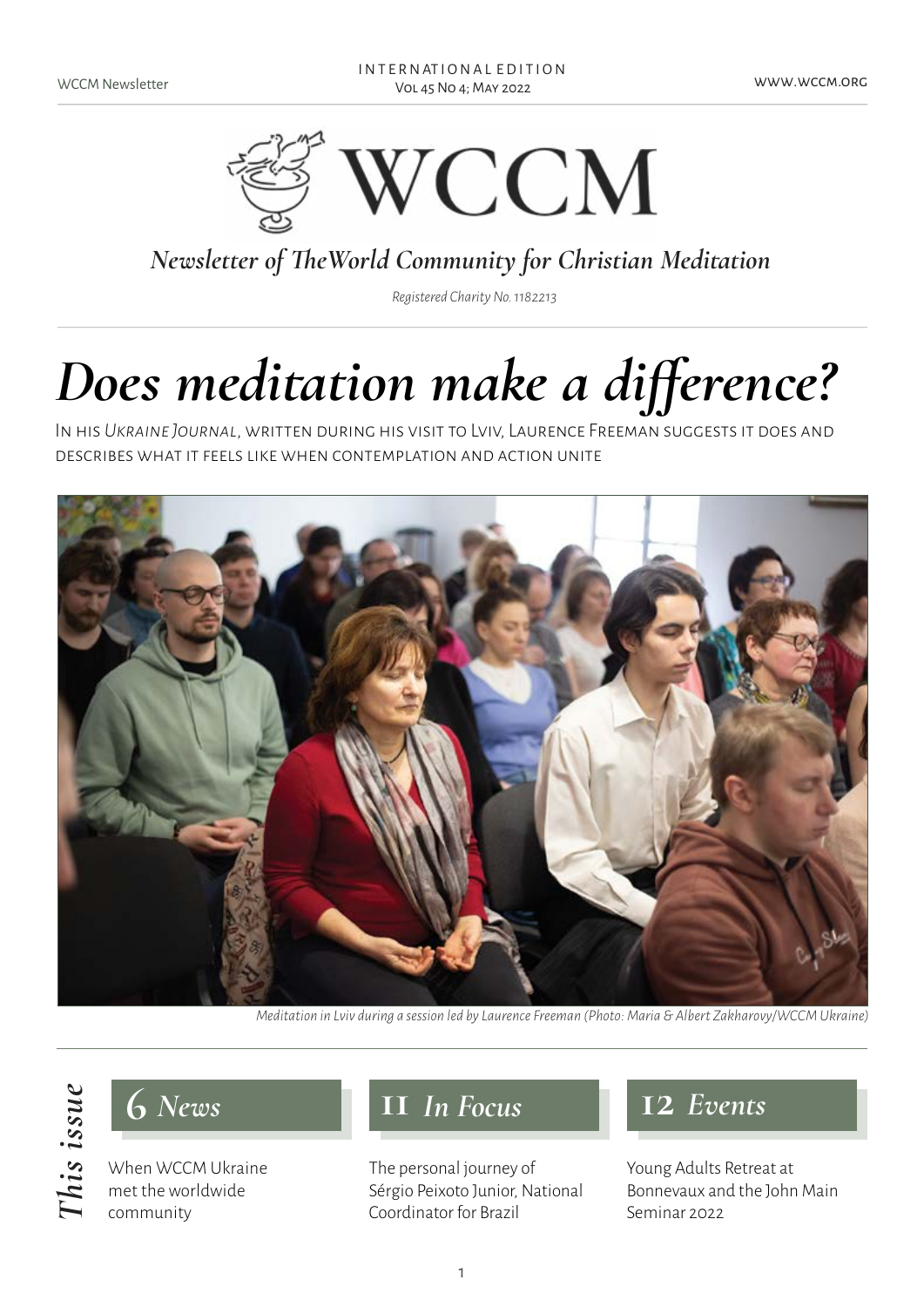### *Dear Friends* A letter from Laurence Freeman OSB

After Holy Week and a conversation with Maria and Albert Zakharovy, I decided to visit our meditators in Lviv to show our solidarity with Ukraine during these dark times. Different kinds of sessions, including interfaith conversations, were organised by Maria with local meditators and a local monastery. Many around the world joined online for a day's teaching on meditation, and our global Sunday Contemplative Eucharist, usually broadcast from the Barn at Bonnevaux, was celebrated from Lviv.

These days were a teaching for me. For many others worldwide, they opened an experience of communion between a local community and a global community. And so, in a small way, these days became a sign of the unity that underpins the peace we are all seeking, and a teaching in itself of the role meditation can play in building this unity beyond division. This is why, instead of a regular newsletter, I offer my own journal kept during those days.

#### **Arriving**

#### 29 April

We have just entered Ukraine. I am with Krzysztof, a member of the WCCM Guiding Board, director of a hospital in Poznan, and our brave driver in his newlyacquired second-hand Alfa Romeo, and Malwina Okrzesik, WCCM National Coordinator for Poland. A young Ukrainian woman who fled her home a few weeks ago with her children is catching a ride with us to visit her family in Lviv and bring them some supplies.

What an immense difference it is crossing a frontier, an abstract political line dawn on a map to define earthly identities. And it's a heavy task getting from Poland to Ukraine. Thinking we are done with all the paperwork, we are then sent back to the first border post on the Ukraine side. A vital slip of paper we had been given lacks a red stamp. We are not told what that means or how to get the stamp.



Those with childhood memories of the Communist era, or readers of Kafka, recall the vague feeling of guilt and dread created by bureaucracy when it accuses you of failing and threatens sanctions but does not tell you how or why to get it right. Somehow, we get a red stamp on the paper.

This is a part of the world where humour has long been a weapon as well as a consolation for the impact of a dehumanising system. After the end of the Soviet empire, Ukraine freed itself from that, but its cold cruelty is being felt again as a real threat to its national survival.

It is physically darker here too, with fewer and weaker streetlights; roadblocks with soldiers hunched over night fires, keeping warm and checking for Russian saboteurs who sneak into cities to wreck whatever they can and paint guiding signals for their aircraft to strike.

Suddenly a different world. What we have been reading about in the news now becomes first-hand impressions, strange and familiar and immediate.

It feels as if there's been a terrible mistake. A movie has leaked into real life. But it hasn't. Here, for now and for however long, this is what is real. A long or 'frozen' war is a fearful prospect. It is like wak-

*Military check posts at the arrival in Lviv*

ing from a dream and becoming aware of the real things around you that a few moments before filled your dreamworld. 'Better believe it,' it whispers maliciously, 'I am for real.' Lives have been turned upside down, inside out, in a matter of days and weeks. Yet even with death around, and the fear of death and the destruction of the familiar, life goes on. Doesn't it always, at least for others?

A roadside billboard with cartoon characters looms up in the dark, advertising a children's theme park. A funny face says, 'Adventures Await You!' We laugh but the cartoon figure lingers like the memory of a nightmare. Yesterday, in time to benefit my understanding now, I learned that the 'mare' part of nightmare is not a horse but an Old English word meaning a dark demon, an incubus that lies upon the breast of sleepers and suffocates them.

Danger is uncannily closer, and I feel it on my skin. Under threat that gets under the skin. It is not the visible signs of a world under threat that creep over the skin but the tickle of a dark non-negotiable dread and the horror that it could wreak. A society, a family which lives in fear cannot live long without suffering harm. Fear eventually suffocates hope. Then, a feeling of anger and resentment: 'Whoever has the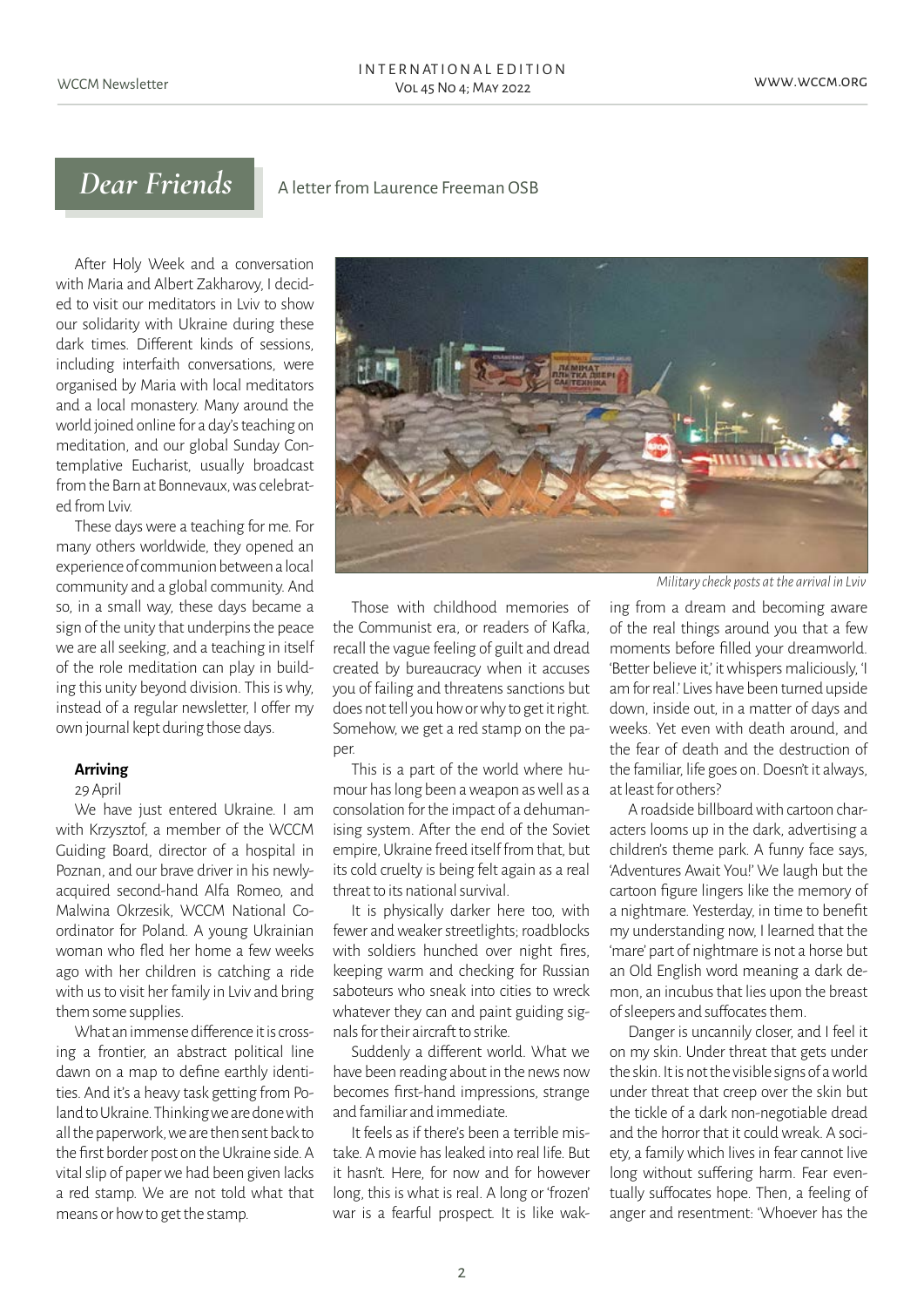right to deliberately inflict this on others? Can they possibly know what they are doing?'

A black American congressman once said of the white supremacist racists that he hoped they could 'lay down the burden of their hatred'. This insight already contains forgiveness and wants only to reestablish normal human relationships.

I naively feel outraged and personally hurt by this senseless war. It reminds me of when my pocket was picked and my phone stolen on a crowded train in London. Who has the right to steal? Why not ask and, if refused, maybe ask in another way? Who dares to turn the ordinary problems of life - that now one looks back on with nostalgia - into seriously sinister fears and matters of life and death? Who dares to desecrate the holiness of the minute particulars through which each of us lives, grows and finds others to share life with?

Darkly, on the road to Lviv, as we weave between military check posts, there is a brief respite and consolation - if that is the right word - let's say a healing consequence, for the nightmare inflicted on this country maliciously. Like any other society, it was dealing with its problems and now it is fighting for its survival. The members of our little group in the car communicate honestly about many things in our lives, opened to each other by this shared nightmare. In the silent spaces between our exchanges, some meditate. These are sweet silences that renew our minds as the chocolate and fruit nourished our bodies.

We lost time at the frontier and arrive at the hotel only minutes before the curfew. The Poles remember this from their childhood, recollecting that they called it the 'police hour'. The young receptionist is made nervous by our late arrival. He is tense but tries to serve us professionally.

Doesn't life always have something unexpected to teach, even when it becomes crazy and turns upside down? Suddenly, as he gives us the keys to our rooms, air raid



*Session in Lviv, the coming together of a local and a global community (Photo: WCCM Ukraine)*

sirens sound. We are alarmed and then notice he is much less so. He takes us to the basement and shows us where to go. 'If you want,' he says, 'you don't have to.' The whining of the sirens is like an intrusive stranger interrupting a conversation. He tells us they sound when the Ukrainian radars pick up any objects they don't recognise. They may be missiles, and there have been several recently, but there have been no large airstrikes in Lviv for some time. Seeing some of our group look anxious, I ask the clerk if he feels nervous when they go off. 'I did at first,' he said, 'but now not so much.'

We go to bed. Perchance to dream.

#### **Talking and Meditating**

30 April

A lovely spring morning in Lviv. The plum trees are in fresh bloom, some pure white, others in playful pink. The trees line the roads within the Łyczakowski Polish cemetery, founded in the 18th century, filled with a beautiful art of death that one can only take so much of. It is one of sights of Lviv. As it is near our hotel, I took an early morning walk there in the sunshine. It portrays civilised dignity, pride in human achievement even in the face of death. I

suppose not many are still alive to mourn for those buried there. It is now a communal, tribal place. It is death without tears.

But, just outside the walls of the famous cemetery, there is another memorial of death: a plain square field with newly dug graves recently set aside for the burial of soldiers from Lviv who have been killed in Eastern Ukraine. Here there are real tears and fresh mourning. The are no grand mausoleums or operatic sculptures, just the real thing, painfully new and raw human wounds. Small groups of family and friends, torn from those they loved who had their young lives before them, stand or kneel by the fresh graves. Wondering 'why?'

Lviv, close to the EU border, has been spared the vicious laying waste of the eastern cities and the deliberate targeting of civilians in Mariupol and the Donbas region. Before we meditated today with people who gathered from the city and other parts of the country for our seminar, we looked at photos of the brutal, decivilizing realities of war inflicted on people's bodies and homes and places of social gathering. Life seems to be going ahead fairly normally in Lviv, but everywhere on streets and in conversations there are sharp reminders of what is happening in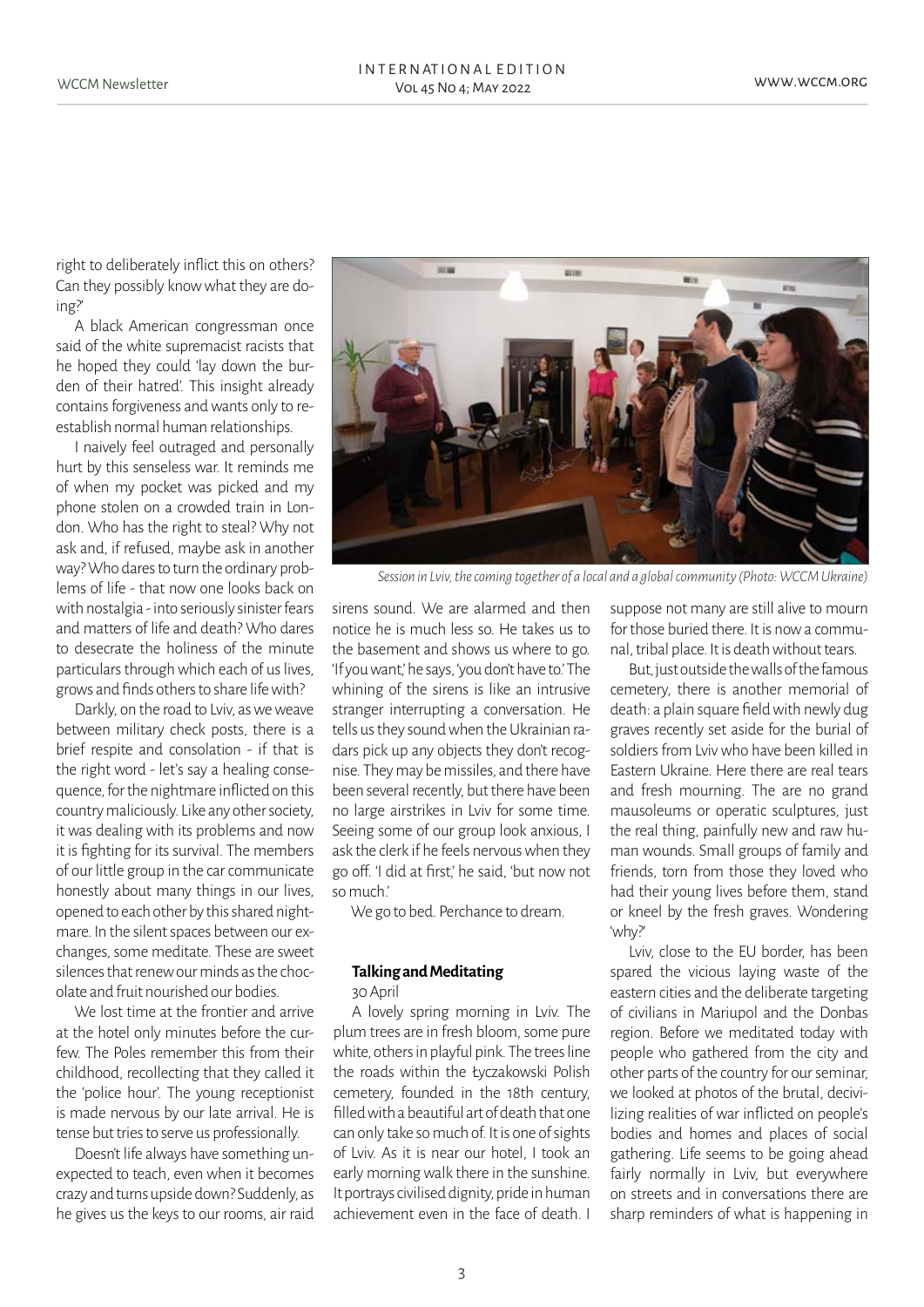the south and east. And despite the relative normality, life there is fear. No one is unaware of what could happen to this, one of the oldest and loveliest cities of Europe. Soldiers check the identities of young men sitting in the sunshine, sandbags are packed around buildings and fountains and statues of the city's heritage. Many of those I meet have come as refugees from the other half of the country, displaced and uncertain of their future.

Fr Anastasy is a young priest of the Ukrainian Orthodox Church with two young children. He has been teaching meditation for some time and spoke to us of his life in Kherson during the last two months of war before he came here to work in a village church run by a friend. He described the courage of the unarmed men of Kherson who faced up to soldiers on the streets and told them to go home. Russian soldiers have been captured by the defending army and appear in widely circulated interviews that help the Ukrainians to avoid hating them as individuals. As the invasion started, the recruits were told they were coming on training exercises. Soon they found themselves attacking a people they are related to by generations of marriage, language and culture. Their captors help the prisoners of war to call their mothers and say if they – that is to say only their mothers – can come here to collect their sons, they will be allowed to go home.

Most Russians, however, have swallowed the story that Putin is defending Russia against the fascist dictatorship of Ukraine. This news about fake news adds to the surreal quality of the time. In reality – whatever that is - since the 2014 revolution, the country has begun to flourish, funding new public spaces in cities, better roads, streetlights and parks, and a growing sense of the dignity of personal citizenship is unfolding. They had been feeling a new wave of confidence and, for the first time, elected a leader by a solid majority.

And they are already talking about the

reconstruction of their shattered country and better ways of tackling public corruption. Maybe it is precipitate, but it is a lusty hope. The serious interest in meditation and interfaith connections among the younger people at today's seminar feels as if it is driving this rising tide of social hope and resilience. The future, as always, is uncertain. But something deep within the heart of this diverse people of twenty language groups and enrichingly diverse ethnicities has awakened a stronger sense of unity and purpose, a spiritual hunger.

It should be not only a responsibility but also a privilege for the whole world to protect, nurture and support these people. Even while mindless destruction is being inflicted on one side of the country, on the other a deep and painful compassion has been woven into trying to keep ordinary life going for the sake of the whole country. What hope lures one now, even while violence rages, could be an experiment not just in the reconstructing but in the reimagining of society.

Maria and Albert tell me of two young men who drove across the country to escape the chaos. When they arrived in the safety of Lviv, they underwent a change. For some weeks, they have been driving to and from between Lviv and their home city, in real danger, ferrying medical supplies and food.

The darkness of a dark night is only the inability yet to see how bright is the light of hope. That is what many venture to hope is happening.

#### **Uniting and Leaving**

#### 1-2 May

For the online contemplative Eucharist today from Lviv, there were fewer than at yesterday's event, but a common faith and the mystical technology united the Ukrainian community with its global family.

Yesterday, many of the questions had an interfaith flavour – a Buddhist asking, 'how do you explain why God allows this war and these atrocities to happen?', or an

Orthodox priest with a perspective gained from seven years as a Hare Krishna monk. Today we united, almost beyond the realm of forms, in a sign of universal agape excluding no one, taking us, like meditation, above the lines that politics and religions draw between people. Touching in the tangible symbol of unity of the Eucharist, opposing poles combine. The answers to yesterday's questions have no closure. But bread, wine, scripture and silence, they unite in a way that leave the questions open and that satisfies and pacifies the mind ever searching for answers.

After the Mass, we drove across the city through checkpoints, passing patriotic billboards targeting and reassuring, firstly, young military volunteers but also the civilian population. Images of youth, strength, weaponed determination and steely confidence stare at us in strong eye contact. But I can't see the testosterone of violence usually associated with this kind of propaganda. People share a self-awareness that they are fighting heroically but also reluctantly. They are hard fighters but motivated by love of country not by hatred of aggressive outsiders. Of course, I am biased - can one not take sides here? Yet war, like other confrontations with the harsh, unwelcome sufferings of life, brutally exposes the actual values we live by, not the propaganda we mouth. Such selfknowledge comes at a high price.

At dinner with Albert and Maria last night, I saw how realistic they are about Ukraine's social faults and corruption before the war. Forced to compare the Ukrainian and Russian psyches, however, they had no doubt that they were part of a real democracy even if a far from perfect one. A few years ago, the popular 'revolution of dignity' as it called itself, toppled a government servile to Russia and reset the failing democracy. It led to an election by 70% of the population of an actor with no political background who has since been cast by events in the role of a Ukrainian Churchill. Militarily and politically, what is outstand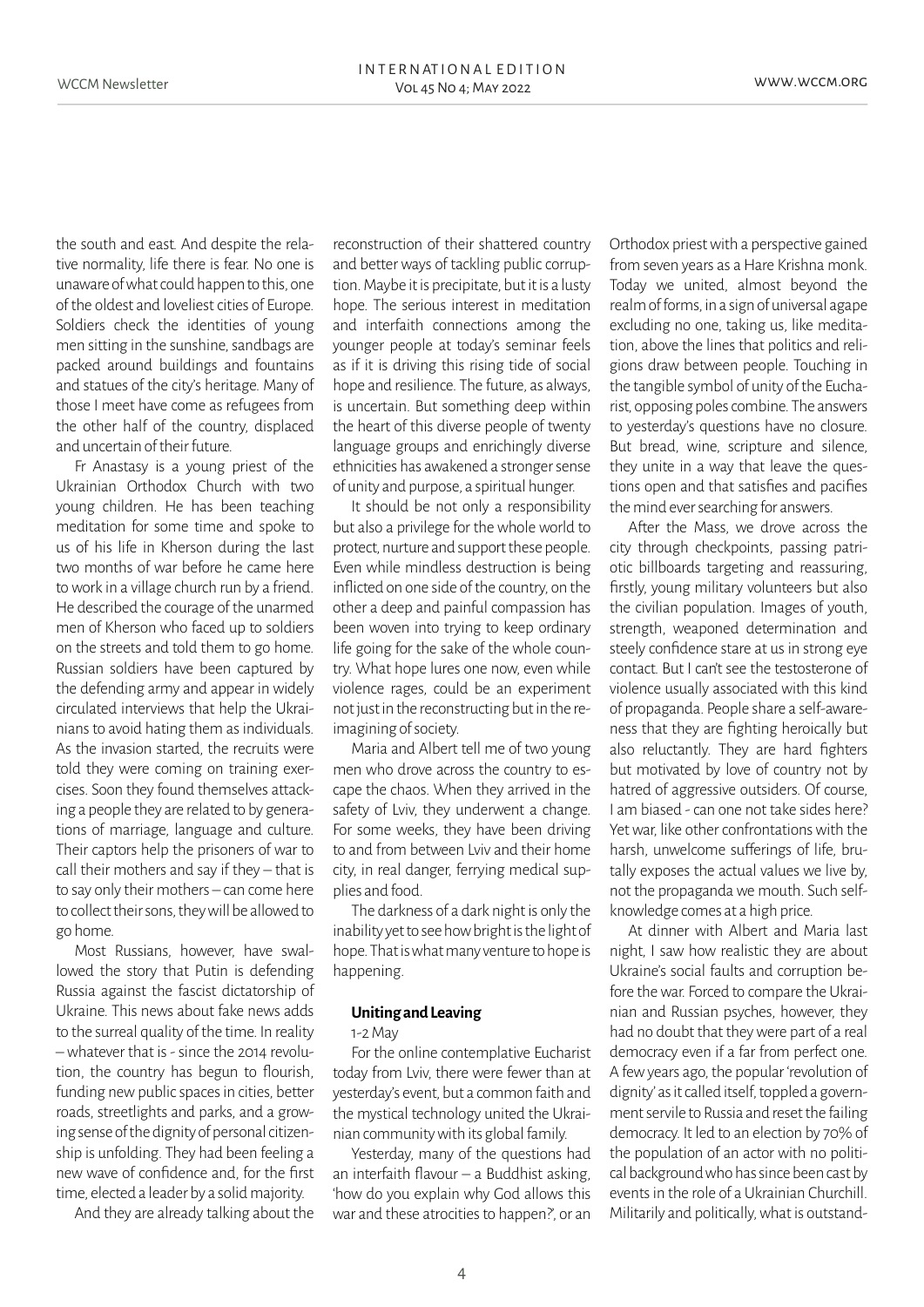ing about Volodymyr Zelenskyy is not a leader cult manipulated by propaganda and repression, as it is in Russia, but the Ukrainians' collective ability to unite beyond their many differences reflected in their multi-linguism and their Cossack gift for rapid, flexible self-organisation.

When their darkest hour is over, they may discover themselves to have become a teacher of the nations, an instructive example of living democracy to those societies who in their unhappy complacency and scepticism about meaning have lost faith in themselves.

Maria and Albert have a small apartment. They share a large untidy garden with a refugee couple from Kiev who live downstairs. Their apartment is materially poor but rich in love, quietly filled with the energetic presence of their daily meditation and their two cats, one of them a ginger called Patrick. It is the marital home of two contemplatives, not overladen with religious symbols, but tingling with spiritual life. In one corner their computer and equipment for graphic design shows how they make their livelihood. Since the war, their time is mostly occupied with helping refugees. Albert now makes a living by delivering food on a motorbike. They are active in many of the voluntary organisations that have sprung up in recent years, especially since the war. With the help of fellow meditators, they are setting up a foundation to help heal those mentally traumatised by the war, using an approach that integrates the spiritual dimension of healing through the practice of meditation.

This afternoon, we visited a new Benedictine community of sisters and monks, built beside a busy road and industrial park, an unlovely location. In religious forms it is quite traditional, yet open-minded and eager to share the contemplative path with others.

After a talk on meditation to local people in the church, and in an unacted conclusion to the visit, I presided with

cope and incense at solemn vespers. Afterwards, they give us a tour of the new buildings and introduced us to some of the hundred refugees from eastern Ukraine they have taken in and lovingly share the monastery with. Children ride bikes and play around the cloister where food, toys and clothing donated by Caritas are stored, and nuns in full black habits kindly watch and care over them

nearly half a million Jews and gypsies. At the end of its nightmarish existence, it was ploughed over and disguised as a farm. But after the war, the truth was restored and today, it is a sombre shrine. Today, the truth is laid open, however painful and shameful it is. The unimaginable desecration of life and humanity is remembered as an indictment of the worst of humanity as this war against



*Maria with a Benedictine sister in a local monastery which is receiving refugees*

while also leaving them to themselves. I remembered St Benedict's teaching on welcoming guests to the monastery as Christ himself. Like so many Polish families and many homes throughout Europe, the refugees of the war have found this.

This seemed a moving symbol with which to conclude my visit and a good way of describing the life-giving, hopefilled and transformative aspects to the cruel disruptions occasioned by this war that should not be happening.

The anonymous author of life, however, has a way of re-writing endings. After hitting a pothole on the road back to Poland, we had a puncture. Just over the Polish-Ukraine border, back in the safety of the EU, we stopped at a garage in the small town of Belzec. Between the Spring of 1942 and 1943, it was a Nazi killing centre which received and murdered

Ukraine will be one day.

The atrocities of Belzec, Mariupol, Kherson, Kyiv and Bucha should never have happened. But they did. They teach us how human beings can be fascinated by evil as well as by God. And unless our heart is filled with the love of God, we are always in danger of collapsing into this dark denial of our true nature and of the sacred meaning of all human relationships.

'We are in the middle of a war, and this is the time to speak of meditation," as Maria and Albert said. They showed me simply and powerfully during these days what this means.

With much love,

Rauvence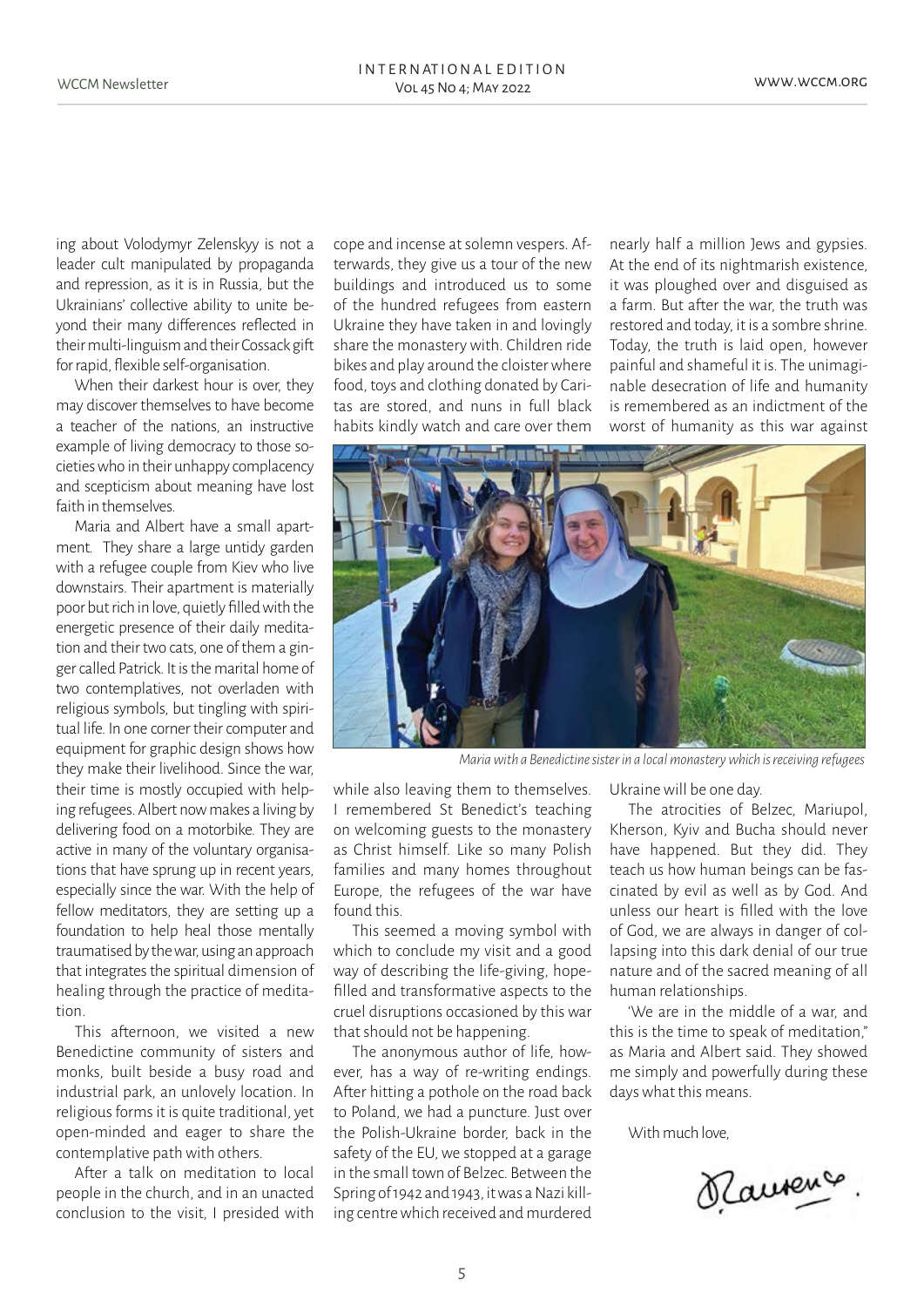#### *News*

## **In times of war... finding peace in our own hearts**

Online session demonstrating unity and solidarity with our fellow Ukrainians

The invasion of Ukraine on 24 February shocked the world and especially Europe. Since then, our community around the world has been united in solidarity with Ukraine and with all those suffering as a result of this war. Oblates and WCCM National Coordinators for Ukraine, Maria and Albert Zacharovy, are a source of inspiration for us in demonstrating the intimate link between contemplation and action, and the essential need for unified consciousness, the WCCM theme for 2022.

Maria and Albert, based in Lviv, some 70 kilometres from the Polish border, are helping refugees from all over Ukraine while continuing to keep the meditation community alive and active, notably through online meditation sessions. On 26 March, one month after the start of the invasion, they organised an online day event for Ukrainian and Russian meditators and the global community entitled "Peace in the Heart, Peace in the World''. The event was attended by more than a thousand members of the WCCM around the world, and included the participation of Herman Van Rompuy, President Emeritus of the European Council.

Maria opened the session by sharing the impact of the war and emphasising how meditation represents a source of life and hope: "The war clearly raises the question that we were previously able to ignore in our state of distraction and slumber, as sometimes happens in meditation a moment before we notice that we are no longer meditating. This is the question that came to the



*Maria and Albert speaking from Lviv and Fr Laurence from Bonnevaux* 

fore after meditation at the meeting of the Lviv, group: where is unity in this world of conflict? This in turn leads to another question, more familiar to our ears: where is God in a world of the Holocaust and the siege of Mariupol? In the Gospel, the lawyer asks Jesus the same thing: "Who is my neighbour? Where is he? Where can I look for him so that I can deal with him according to the law?" And Jesus gives an answer that is at once so simple and so difficult for us: "Become what you seek and strive for. Become this neighbour yourself."

Speaking from the Barn at Bonnevaux, Fr Laurence offered words of support and compassion: "Thank you, Maria and Albert. Thank you all. As you were speaking, I was thinking of the Bhagavad Gita, one of the world's great religious scriptures and wisdom texts. Sometimes we forget that this dialogue in the teaching takes place on the field of battle. Some of the great contemporary movements in history have been born in times of great social distress. And this reminds us of what you conveyed in your words, that the peace that we would like in the world must first be found in our hearts. I want to thank you for what you have shared, and for the authority of love and the wisdom of insight that you have shared with us. It makes me feel very proud to belong to this community, to have heard what you have said in this situation<sup>"</sup>

After a period of meditation, Herman Van Rompuy spoke, reminding us that meditation connects us all without borders: "Meditating makes us strong and open. There is no place for hatred but only for determination and steadfastness to stand up and work for the good. We have no personal enemies but are the enemies of evil and ethical emptiness. We are united in defending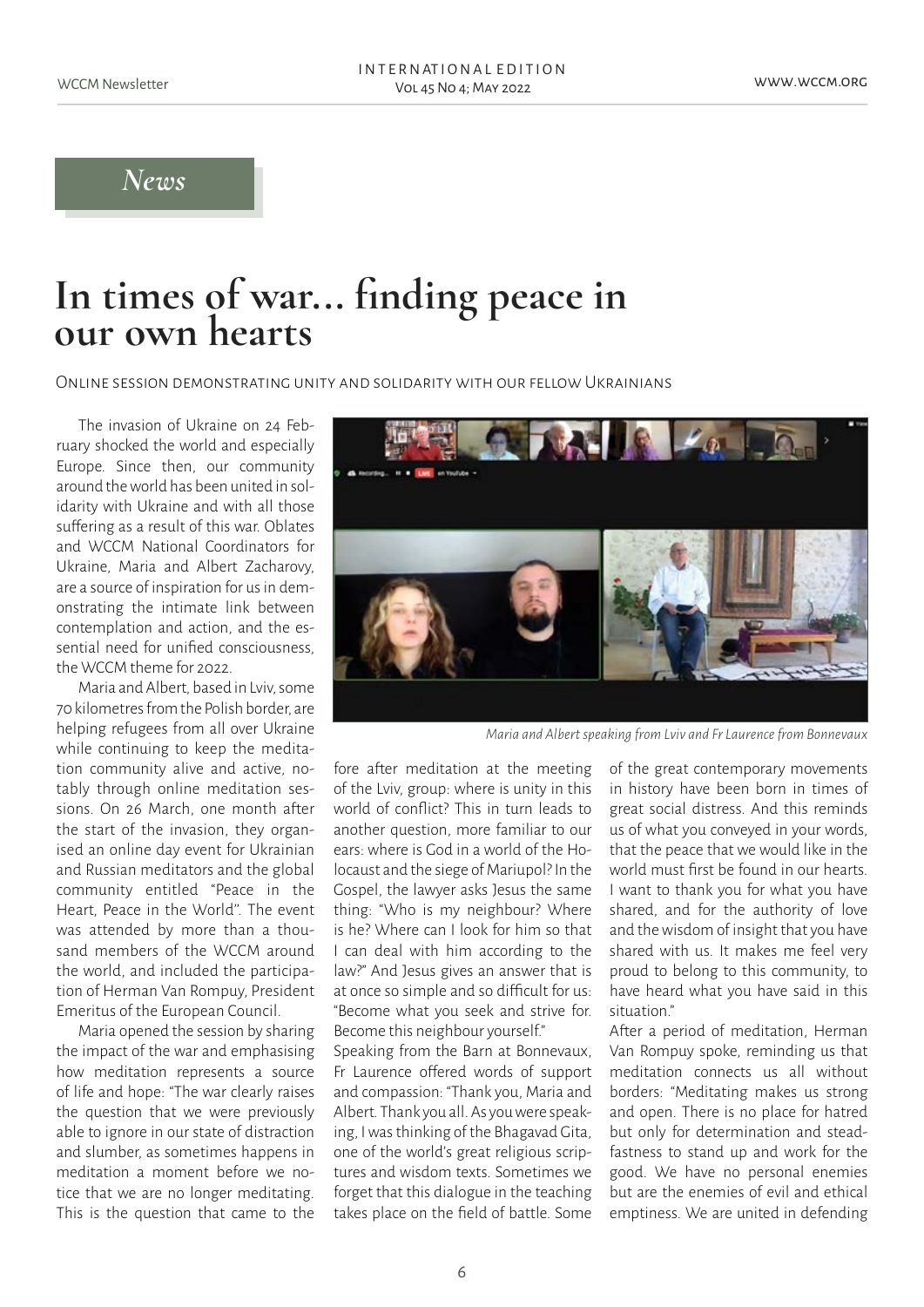#### *News*

the good, all that we live for and those whom we live for. That is the meaning of our existence on earth. I repeat, dear Maria and Albert and all your fellow meditators, you are not alone."

In conclusion, Fr Laurence invited meditators from the worldwide community to say a few words to Maria and Albert. The messages of caring and support that came from Hong Kong, Venezuela, Ireland, South Africa and Fiji provided a fitting closure to the gathering of a true global family in union with one of its members undergoing great suffering.

### **Meditation during dark times: the inner light must continue to shine in you**

By Maria & Albert Zakharovy, Ukraine National Coordinators

During this difficult time of war, our community's support reminds us that we can only be strong when we connect with others. The war has shown us this is true, both on the scale of spiritual practice and on the level of international politics. John Main taught us that meditation creates community, and now we are watching this meditative community complete the cycle - creating Unifying Consciousness.

How do we meditate during war? Of course, meditation is not easy to practise during times of great stress. However, as experience shows, if you are able to overcome dark emotions or powerlessness, devoting time to meditation, your vision of what is happening gradually begins to change. The inner light, lost in the darkness of the hearts of Russian soldiers, must continue to shine in you. This can't stop the war but it helps us focus on the suffering of others and on doing whatever is necessary to ease it. It also helps us to remember the deep place within us that cannot die and that connects us to everyone else - to those who suffer because of war, and even to those who destroy the divine network of unity by robbing, raping, and killing the innocent. As we continue to meditate today, we find the treasure of God's presence in everyday life. Our everyday life may be terrible,



but this does not change the fact that it continues to be a reality. We need to accept this reality and, having accepted it, transform it from within.

Meditation does not change external reality; it changes us from within. And this can be seen from the way we begin to relate to others – rather than focus on who can be considered a neighbour to us, we ourselves become a neighbour for others. The help that meditators from various national communities are now giving us is the fruit of our meditation together. Your kind words give us strength to continue to live, protect our country, and meditate. Your donations become the embodiment of divine compassion and mercy which gives hope to people fleeing the war and suffering its effects. Thanks to your generosity, exemplified in the activities of our community, we were able to launch the actions of the "WCCM

Fund to Help Ukrainian Refugees". Since March 26, we have been using these funds to buy food and medicine for refugees stranded in Lviv and for Ukrainian meditators stranded in the Russian occupation zone. We are also buying food and medicine each week for the Lviv Benedictine abbey where a small community of monks and nuns is providing shelter to more than 100 refugees, many of whom have lost their loved ones and their homes. We are grateful for the opportunity to share our meditation experience in the simple language of compassion and mutual aid.

#### **ONLINE:**

watch the recordings of the recent online events with WCCM Ukraine and learn how to help the fund for refugees: http://tiny.cc/wccmukrh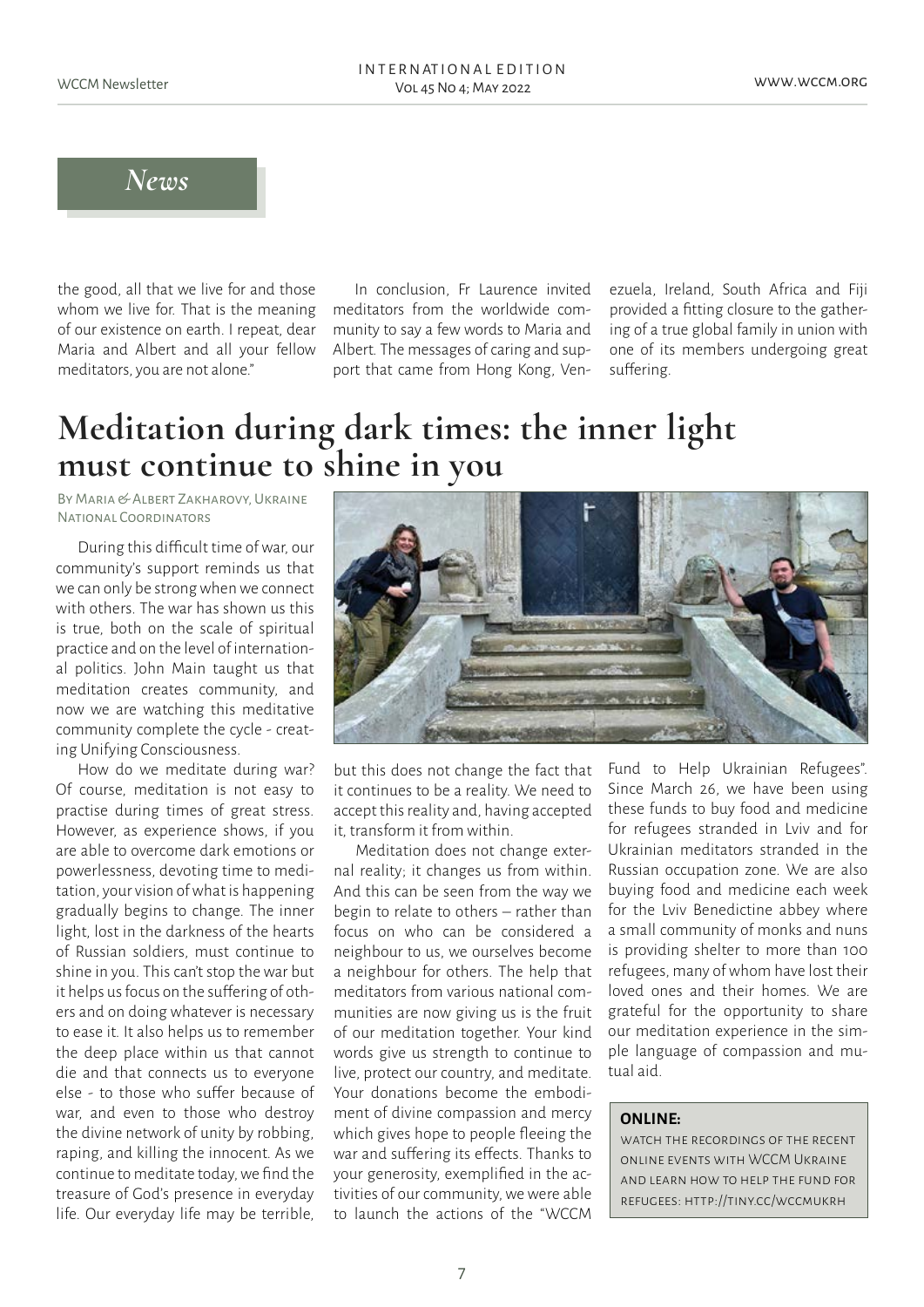### *Outreach*

### **Emerging from Trauma: Teaching Meditation to Children, an upcoming webinar**

Meditatio's third annual webinar for Meditation in Schools will take place on June 24, 2022 from 1:00 – 3:30 p.m. UK time. The webinar is entitled, "Emerging from Trauma: Teaching Meditation to Children"

Today many children and youth are experiencing adverse conditions through violence, war, separation, and the covid pandemic. Dr. Tamara Salmen from Venezuela will be addressing the physical and emotional health needs she experiences with children in her practice as a pediatrician and in her outreach. She is a member of the Central Board of Directors of the Venezuelan Society of Childcare and Pediatrics, and National Coordinator of the WCCM in Venezuela. Dr. Salmen will be looking at what meditation can do for children to help them through trauma. More information for registration will be coming soon.

A new flyer for meditation in schools has been produced by Meditatio. It describes what meditation has to offer to



children and youth in schools and how the WCCM can help bring meditation into schools. It will be introduced at the webinar.

Along with the flyer, a new booklet has been produced by Meditatio which will be launched online on Thursday 30 June from 8pm UK time . It offers international guidelines for the standardization of programs for meditation in schools. Our hope is that these guidelines will inspire and encourage WCCM leaders teaching

meditation to children and adolescents to develop their own national standard program in collaboration with their WCCM National Council and that they can be shared by all those working in the field.

For more information about the webinar and Meditation in Schools outreach please contact meditatio@wccm.org and visit: [https://wccm.org/outreach-areas/chil](https://wccm.org/outreach-areas/children-and-meditation/)[dren-and-meditation/](https://wccm.org/outreach-areas/children-and-meditation/)

### **The Joy of Encounter - a Meditatio retreat to be held on 21 and 22 June 2022 at Ampleforth Abbey, U.K.**



With Terry Doyle and friends

Welcome to a Meditatio retreat with a difference! Please join us to experience the joy of sharing time with people from the margins of society, listening to people who have experienced addiction and mental health problems or homelessness or are fleeing persecution.

Come and meditate, drum, sing, walk, eat and share together in the tranquil beauty of Ampleforth Abbey and Retreat Centre.

This 2-day Joy of Encounter Retreat will help us all come to discover our common humanity in spite of different backgrounds and to experience what John Main said- that "Meditation creates Community".

There are limited places available so please book now by visiting https://wccm.org/events/joyofencounter/ or contact Kate at meditatio@wccm.org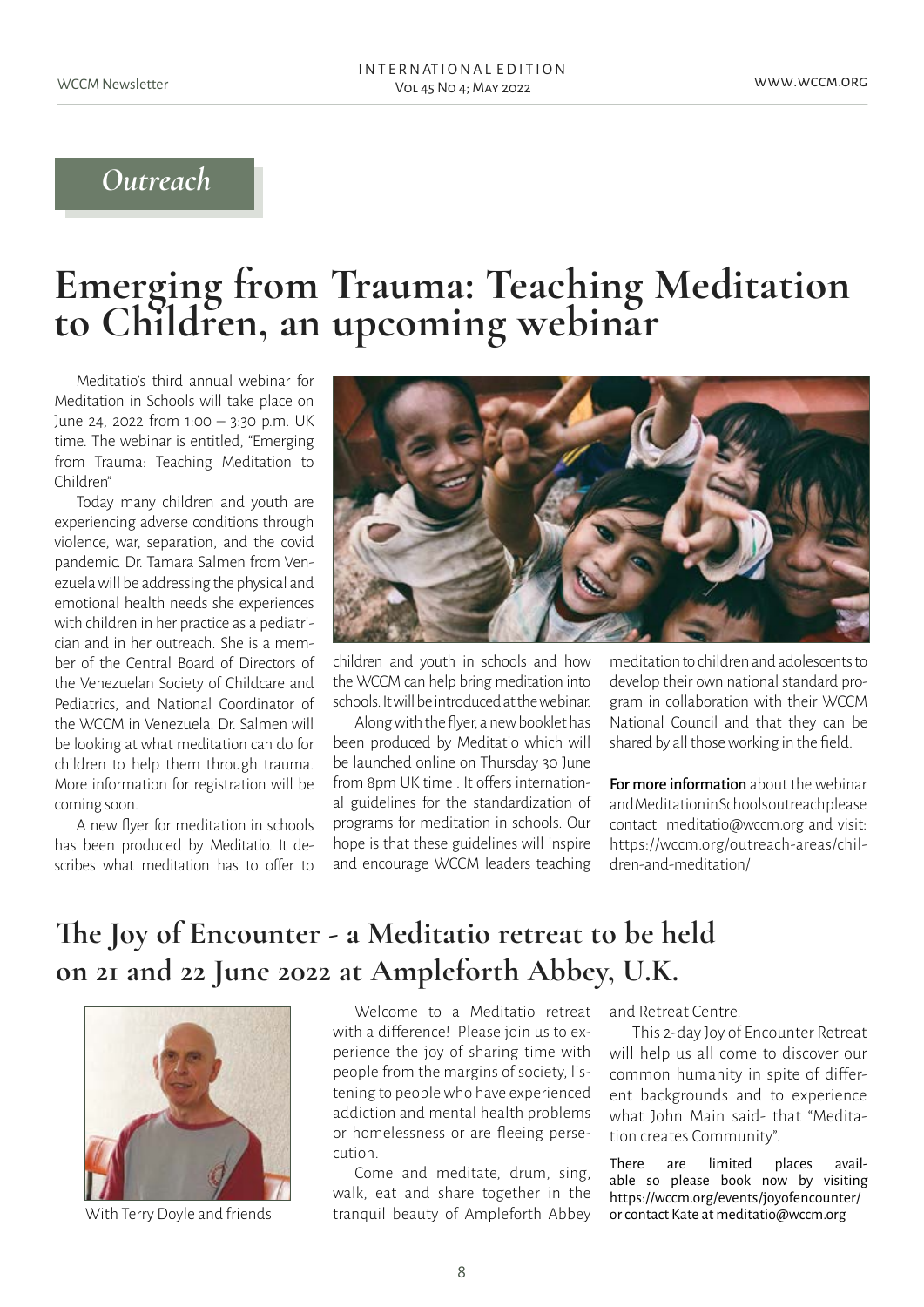### *Outreach*

## **The Young Council´s first steps**

The new group met with Fr Laurence online in early March

By Taynã Malaspina

On March 11, we held the first meeting of the WCCM Young People's Council. The Council was born with the objective of bringing the community closer to the young adult public and helping WCCM build actions and initiatives aimed at this public.

The Council is represented by young people from different areas of the world: Taynã Malaspina (Brazil), Heidi Ector (Belgium), Kit Lee (Singapore), Naomi Downie (Australia), Nick Scrimenti (USA), Jonathan Maresca (USA) and Sergio Peixoto Jr (Brazil). A representative from Argentina will be joining the board in the future.

At the meeting, Father Laurence spoke about the importance of this initiative in the current context, and each participant brought ideas about new projects for the community in addition to the initiatives that have already been presented, such as:

- Meditation and Study Group for Young People

- Meditation Project for Young People in Situations of Social Vulnerability

- Meditation in Universities

- Young People Page Website and Platform

- WCCM Young People Retreat (more on page 12)

The meeting was inspired by the wisdom of St. Benedict that reminds us of the importance of intergenerational dialogue in building our community:

*"As often as anything important is to be done in the monastery, the abbot shall call the whole community together and himself explain what the business is; and after hearing the advice of the brothers, let him ponder it and follow what he judges the wiser course. The reason why we have said all should be called for counsel is* 



*that the Lord often reveals what is better to the younger. The brothers, for their part, are to express their opinions with all humility, and not presume to defend their own views obstinately. The decision is rather the abbot's to make, so that when he has determined what is more prudent, all may obey."*

(Chapter 3: Summoning the Brothers for Counsel/ Holy Rule of St. Benedict)

WCCM knows how much the inspiration, sensitivity and creativity of young people are called for in this difficult time. Throughout the year, the board will meet to

discuss the progress of the various projects and the need for new initiatives.

The first step has been taken, and we are fully aware of how important this project is for both sides. On the one hand, WCCM recognizes that connecting with this audience is vital for us to learn and grow as a community. On the other hand, in a world marked by distractions, stress, burnout, wars and a lack of unified consciousness, young people have never been in greater need of an opportunity to embark on a contemplative path.

#### **New Visions for Today's Leaders**

#### An in-person retreat:1-4 September, Kloster Fischingen, Switzerland

The programme will include experiential workshops and meditation.

What is the retreat about? Meditation, connection, inspiring talks and experiential workshops. Speakers include: Irene Albrecht, Angelika vonder Assen, Laurence Freeman & Christian Kobler.



More information: https://wccmretreat.ch/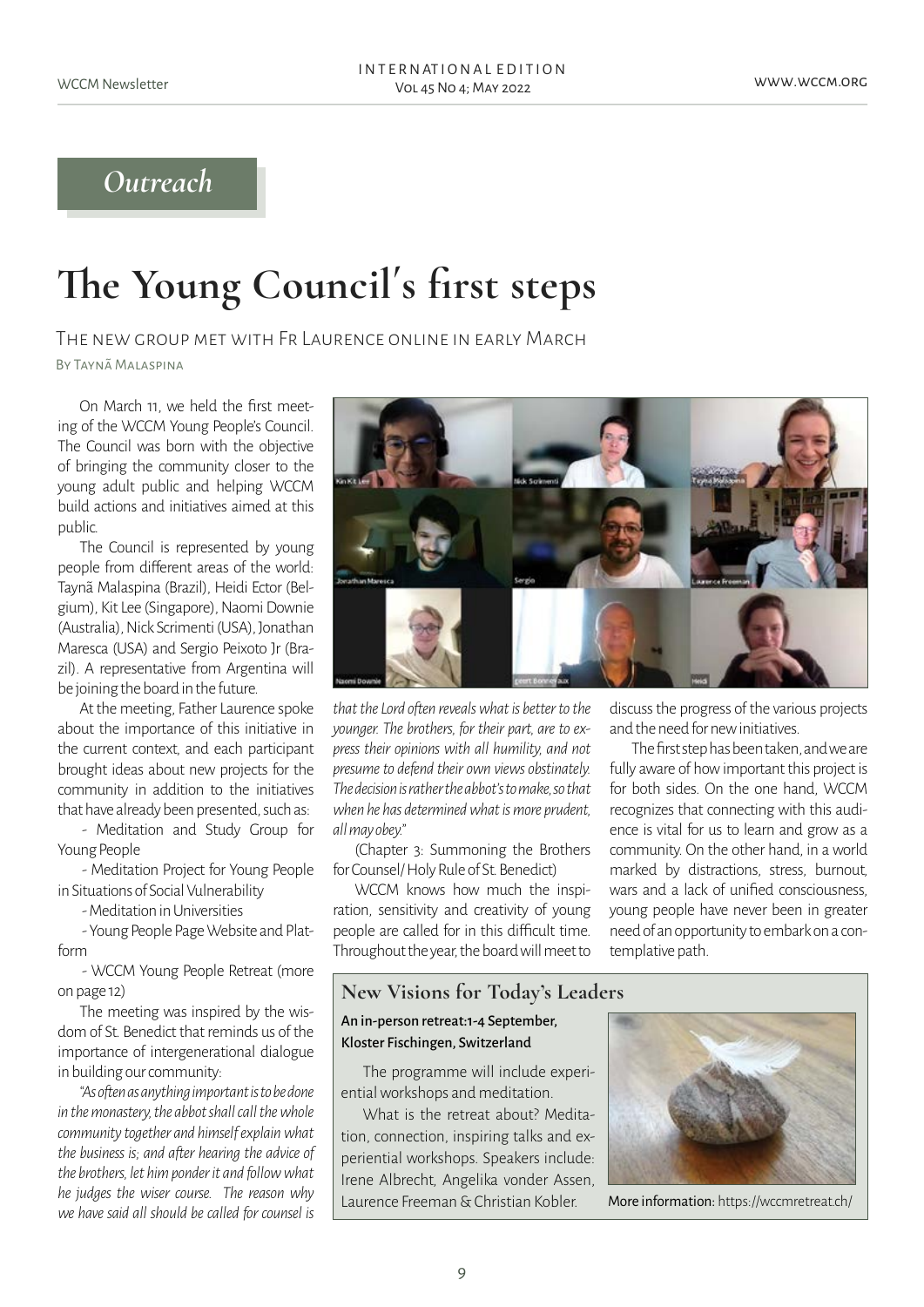### *Outreach*

### *WCCM Trinidad's New Ministry in Prisons*

By Sandee Bengochea, Trinidad National Coordinator

My first experience of Prison Ministry was in St Vincent and the Grenadines four years ago. Our WCCM Caribbean team was there to introduce meditation, and Bishop County and the prison chaplain invited me to teach in the prisons.

It was one of the most moving experiences of my life. There were at least 40 prisoners present in the hall. There was no seating for them and so those of us present decided that we would also stand to meditate. At the end, many of the men were in tears. However, the most awesome thing was that when the guards came to take them away because our allotted time was up, the officer in charge, who had stayed in the room, stopped them and allowed us to finish our session, including answering questions afterwards. Many of the inmates asked us to continue to pray for them. It was a sacred moment.

Four years later and following two years of negotiations by our Caribbean

Coordinator, Sr Ruth, during waves of the pandemic and push backs because of the challenges of 'live' sessions, faulty internet connections, etc., we finally got the green light to start.

On Wednesday February 2nd, 2022, we had our first online meditation with 6 Prisons in Trinidad. The group included inmates from the Maximum-Security Prison, The Remand Yard, as well as the Women's Prison, the Youth Prison, the Royal Gaol, and Carrera Island Prison. We had approximately 70 inmates and their officers present, and for many this was their first introduction to meditation.

Once again, the experience was overwhelming. There are times when you realize that God just wants you to say yes, and then He takes over. Many of the participants shared that they had experienced moments of peace during the meditation. We were even asked to stay on and repeat the session with some inmates who were late because the prisoner officer thought it



would benefit them.

We have a schedule to practice with them once a fortnight, and we are grateful to be able to share the gift of meditation with our brothers and sisters so that they can experience a piece of heaven in spite of their unfortunate circumstances.

### **In the Stillness of Time – Talks for Prisoners**

By Allison and Geoff Waterhouse and Michael Bow

These clear, challenging talks are specifically designed to inspire prisoners to develop a regular meditation practice. They can be used for personal times of meditation in-cell or at a group meditation. They are also appropriate for use at any meditation group.

The authors have for many years been leading meditation groups in prison and Geoff Waterhouse is currently the WCCM UK Prison Coordinator.

Available from WCCM's online store: https://mediomedia.com

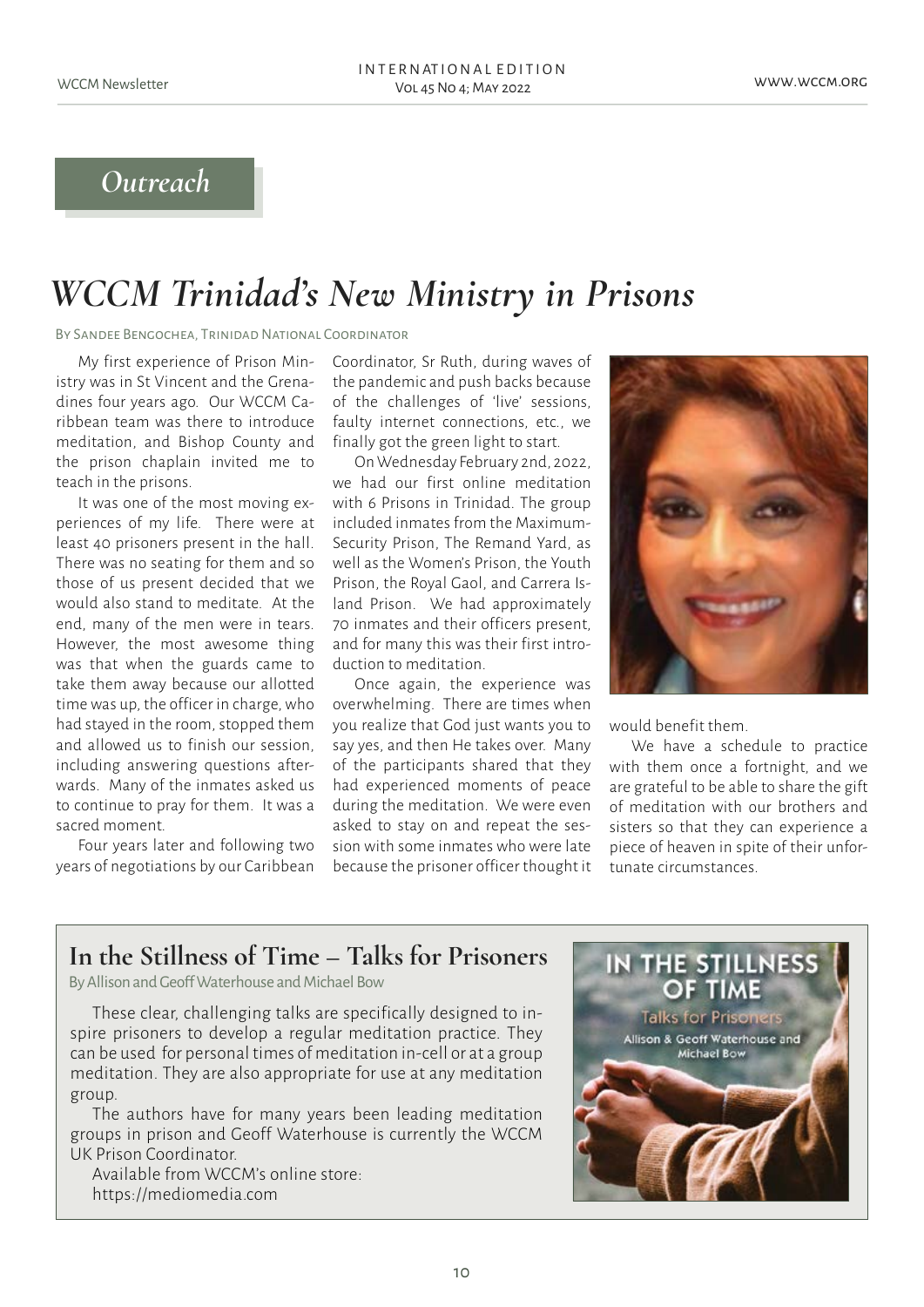### *In Focus*

## **Sérgio Peixoto Junior, Brazil**

New Brazilian National Coordinator



Recently, I was watching the evening news to get the latest updates on the pandemic in Brazil. My five-year-old daughter, sitting next to me, suddenly said, "I know why Jesus sent the coronavirus to the children." It wasn't the first time she surprised me with her words. "What do you mean, dear?", I asked while turning off the TV. "When children do ugly things, Jesus gets very angry and loses control, so he sends the coronavirus so the kids don't do it anymore."

"Honey, Jesus loves all people, especially children." So, I told her the story of how Jesus told his friends to allow the children to stay close to him and that in order to be truly happy, we need to learn to be like them. And, gaining her attention and curiosity: "He also told us to love each other and take care of each other and, before leaving his friends, he said that we can always find his love in our hearts. For that we need to be very still." She concluded excitedly: "That's why you meditate! To listen to your heart!" "That's right, let's meditate a little?" Lrisked. "No now I want to watch a cartoon."

The daily practice has been for me a source of support, maturity, peace and joy. Perhaps my answer would have been different had I not learned from the experience of meditation. I first heard about Christian meditation through my friend Carlos Siqueira when I was 20 years old, although at that time it did not strike a chord with me. The "I" I was then thought it wasn't meant to meditate.

In 2008, when I was 30, the unexpected break-up of a relationship and the birth of my first niece made me question my perception of identity and direction. Events such as these can open up a great space on our inner horizon, shaking our certainties and plans. A sense of loss of meaning arose, and the inner division I had been feeling for some time became much sharper and less bearable.

I don't remember exactly how I came to the decision to try the yoga classes led by my friend Carlos, now an experienced

teacher. What I remember very well is the clear feeling that my body "spoke" to me during the initial asanas, rather like when we meet an old friend with whom we had lost contact. "Hi, how long has it been, huh?! Remember me and how we used to enjoy life together?", I heard from the sole of my own foot staring at me. And I recollect the peace that resulted from this reconnection.

After a few weeks, I accepted the invitation to join the weekly meditation group, also led by Carlos in the same space. A few years later, I was practicing meditation regularly and continuing to participate in the weekly group, always finding inspiration in the teachings of John Main and Laurence Freeman whom my wife, pregnant at the time, and I finally met in 2015 at a retreat near São Paulo .

In the meantime, my friend and teacher asked me to lead the group on a few occasions and encouraged me by his example to delve deeper into the practice. In the past few years, prior to the pandemic, we have conducted five silent retreats and a number of talks, and started a second group in our area. I am very grateful to him for sharing the gift of meditation and for continuing to teach me by his example, dedication, wisdom, and patience (and some justified prods).



WCCM Newsletter is published four times a year by the International Office of The World Community for Christian Meditation, St Marks, Myddelton Square London EC1R 1XX, London, UK. Tel: +44 (0) 20 7278 2070

Editor: Leonardo Corrêa (leonardo@wccm.org) Graphic Design: Gerson Laureano **Would you like to contribute to the WCCM Newsletter? Our next deadline is 10 July.**